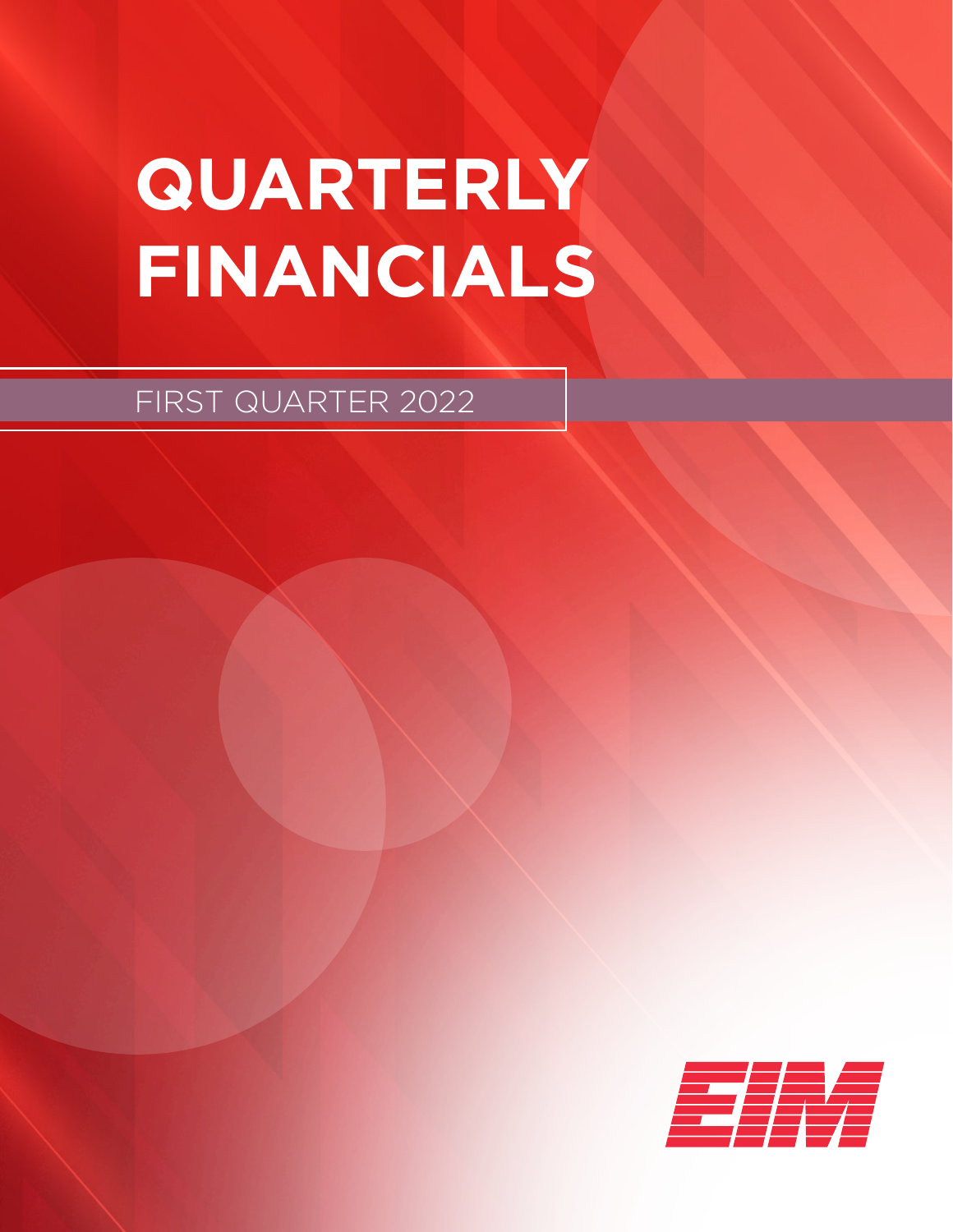## We are your source for superior long-term insurance and risk financing products and services.

Energy Insurance Mutual Limited (EIM) is a mutually owned insurance company that provides its Members with substantial capacity on its core products of Excess General Liability, Excess Directors and Officers Liability, and Excess Fiduciary Liability coverage for losses in excess of at least \$35 million.

In addition, capacity is available on other classes of business, including Property and Cyber Liability, for those Members who purchase Excess General Liability and/or Excess Directors and Officers coverage.

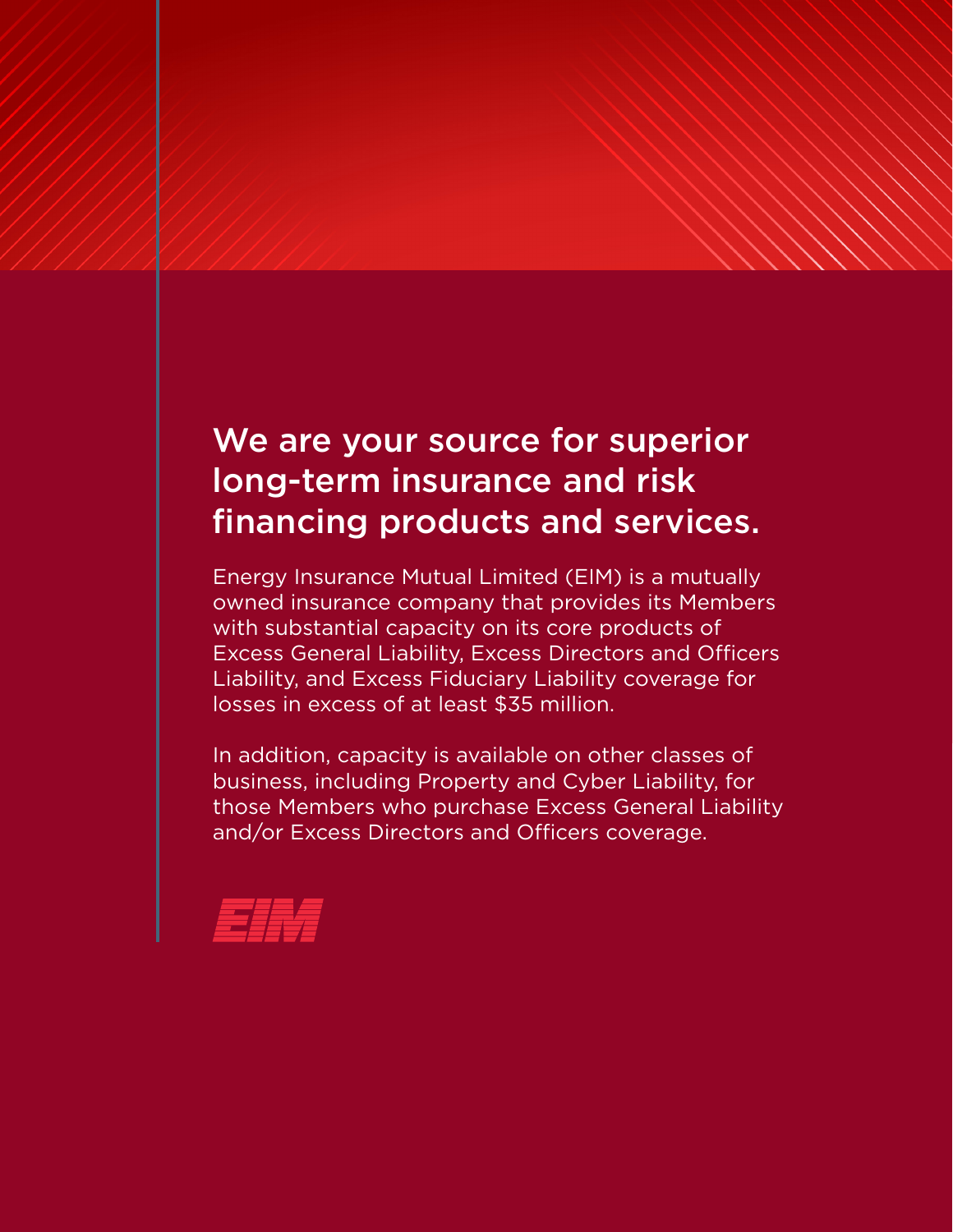## 1ST QUARTER 2022

Energy Insurance Mutual Limited ("EIM") recorded a loss on surplus of (\$75.6) million for the three months ended March 31, 2022 compared to a gain of \$17.0 million for the same period in 2021. EIM recorded a loss from underwriting of (\$33.5) million compared to a gain of \$3.2 million in the prior year.

EIM had an investment loss of (\$62.8) million for the first three months of 2022 compared to income of \$17.5 million for the same period in 2021. Current year investment results were impacted by unfavorable market performance.

Highlights from 2022 include:

- Distribution of \$50.0 million paid in March 2022 to members of record at December 31, 2021.
- Policyholders' Surplus of \$1.2 billion, a decrease of \$75.6 million or (6.1%) for the year.
- Combined ratio of 154.3% for the first three months 2022 as compared to 94.2% for the same period prior year.
- Membership retention of 100% was achieved in the first three months of 2022.

EIM's return on investments of (3.30%) compared to a benchmark return of (3.29%). The return is a result of losses on US equities of (4.11%), international equities of (6.22%), fixed income securities of (4.45%) and gains on alternative investment securities of 2.12%.

t portfolio, that the long term investment returns are on achievable, with 5 and 10 year averages both above 5.5%.<br>
scheized with 5 and 10 year averages both above 5.5%.<br>
I, the first quarter combined ratio of 154%, while While the first quarter 2022 saw a 3.3% negative investment return driven by a drop in equity markets and fixed income securities, EIM remains confident, based on the diversity and allocation of its investment portfolio, that the long term investment returns are on track and achievable, with 5 and 10 year averages both above 5.5%. In addition, the first quarter combined ratio of 154%, while notable, is somewhat skewed given the fact that the combined ratio is subject to more volatility with only three months of activity. We expect to see the combined ratio improve as the year progresses. EIM's 5 and 10 year combined ratios are 107% and 100%, respectively.